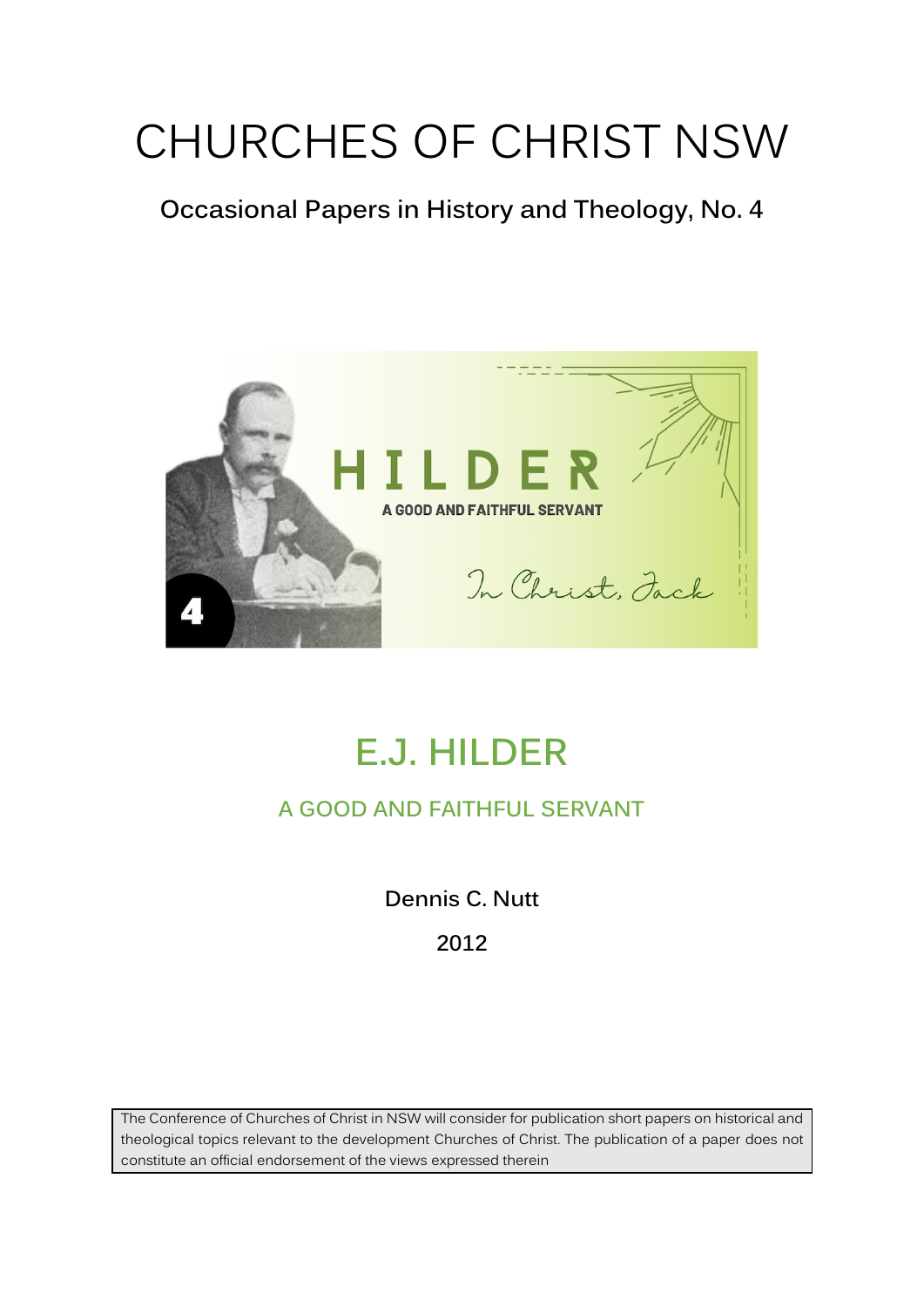## **Edwin John ('Jack') Hilder (1867-1949)**

Every so often there comes along an individual with an eye for detail and a precision of thought that is quite outstanding. Such a person is a wonderful asset to any organisation. In the church that individual becomes the very capable administrator, the secretary extraordinaire: E. J. ('Jack') Hilder was such a person.

Much of what we know about Churches of Christ in NSW comes from notes and brief histories provided by him. His concise history of Churches of Christ in NSW is recorded in the Jubilee Conference Handbook of 1945. In addition, Jack left notes of a slide presentation he gave in 1935. Unfortunately, the slides and photographic material he used have long disappeared. Several of Jack's word portraits of Enmore members have been used in this monograph and help us to appreciate some of the remarkable people who inhabited 'Enmore Incorporated.' But more of him as an historian later. Jack told the story of others - now it is appropriate to tell his story.

When G.T. Walden was taking his farewell of the Enmore Church for the last time, he spent most of his time extolling Jack's worth. An extract of Walden's speech was printed in the *Australian Christian*<sup>1</sup>under the heading "A Farewell and an Appreciation". Among other things, Walden said: *No man lives out more perfectly the Christian Endeavor slogan, "For Christ and the church," than our unassuming, Christhonouring, Edwin John Hilder.<sup>2</sup>*Who was this man of whom one of the premier Evangelists in the Churches of Christ spoke with such respect, and what had he done to deserve it?



Edwin John ('Jack') Hilder

#### **The Early Years**

E.J. Hilder was born on 28October 1867 in Sydney. Known family and friends as Jack, he was the fourth of nine children born to Hananiah (1835-1911) and Margaret Hilder (1838-1897).<sup>3</sup> Hananiah was born in Salehurst, Sussex, England, and Margaret (nee Nance), in Penzance, Cornwall. Margaret came to Australia as a child and Hananiah as a nineteen-year-old.<sup>4</sup> Both families seem to have found their way to the region around Kempsey on the Macleay River. The Nance's located at an area known as Penlee,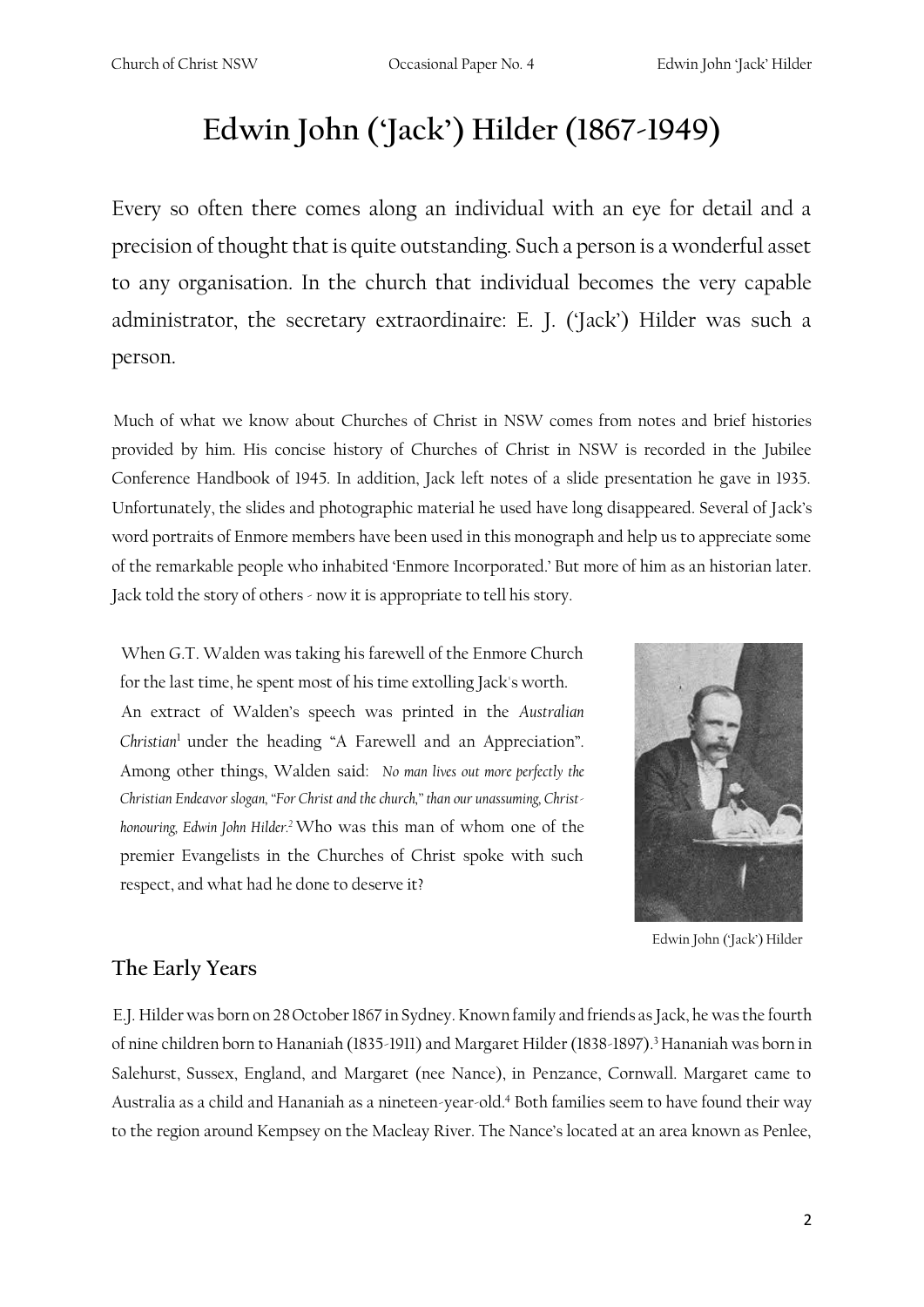named after a town in Cornwall, near Penzance, where the parents grew up. It was here that Hananiah met Margaret Ann and they married on 13 April 1860:

HILDER—NANCE—April 13<sup>th</sup>, at St. John's Church, Paddington, by the Rev. James Milne, Hananiah Hilder, of the Macleay River, to Margaret Ann, fourth daughter of Mr. Thomas Nance, of Penlee, Macleay River.<sup>5</sup>

It seems the Hilders took up residence in Sydney, as Hananiah formed a partnership with Francis Abigail in 1866 in a boot manufacturing, leather and grindery business, initially located at 60- 62 York Street.<sup>6</sup> Hananiah Hilder was the senior partner. John Briggs later joined the partnership, but does not seem to have stayed in it long. Wanted advertisements appear in the classifieds in *The Sydney Morning Herald* for Hilder & Abigail until June 1875, and the partnership appears to have dissolved then, or shortly afterwards as Abigail continued business on his own in George Street.<sup>7</sup> Hananiah also continued in the boot manufacturing, leather and grindery business as evidenced in *The Sydney Morning Herald* classifieds.<sup>8</sup>'Wanted' advertisements appearing over the name of H. Hilder show Hananiah had broadened his operations to include Newcastle.<sup>9</sup> Hananiah also developed an interest in gold mining. In 1872, he and Abigail each took up seventy-five £1 shares in the General Moltke Gold Mining Company (Limited) which was seeking a licence to operate at Chambers Creek.<sup>10</sup> Furthermore, with Francis Abigail and the brothers, Thomas and John Hodson, Hananiah lodged an application for a gold mining lease for Jonathan's Gully on Manus Creek Tumbarumba, two miles up the creek from Glenroy Hotel; area, 25 acres. The application was lodged on 6 September 1872. A notice from the Department of Mines on 29th October 1878 reads:

*Notice is hereby given that, unless within thirty days from the date hereof, the applicants for the undermentioned Goldmining Leases furnish the Warden or Warden's clerk with such a description of the land applied for as shall enable the Surveyor to find it or attend on the ground and point out the boundary marks of such land, the applications will be refused.* 

They clearly complied because the Lease (No.553) was granted in November 1878,<sup>11</sup> but the outcome of these investment is unknown. Hananiah's activities meant that Jack grew up in a business atmosphere, but he does not seem to have joined his father in the business. Undoubtedly, however, Jack learned some business skills which he put to good use later. An interesting story emerges from the 1881 *New South Wales Police Gazette*:

*Sydney—A warrant has been issued by the Central Police Bench for the arrest of John White, alias Pickles, charged in company with John Randall, alias Reynolds, and Edward Randall, alias Reynolds, alias Thompson, with stealing two boots (recovered), the property of Hananiah Hilder, on the 19th instant.12*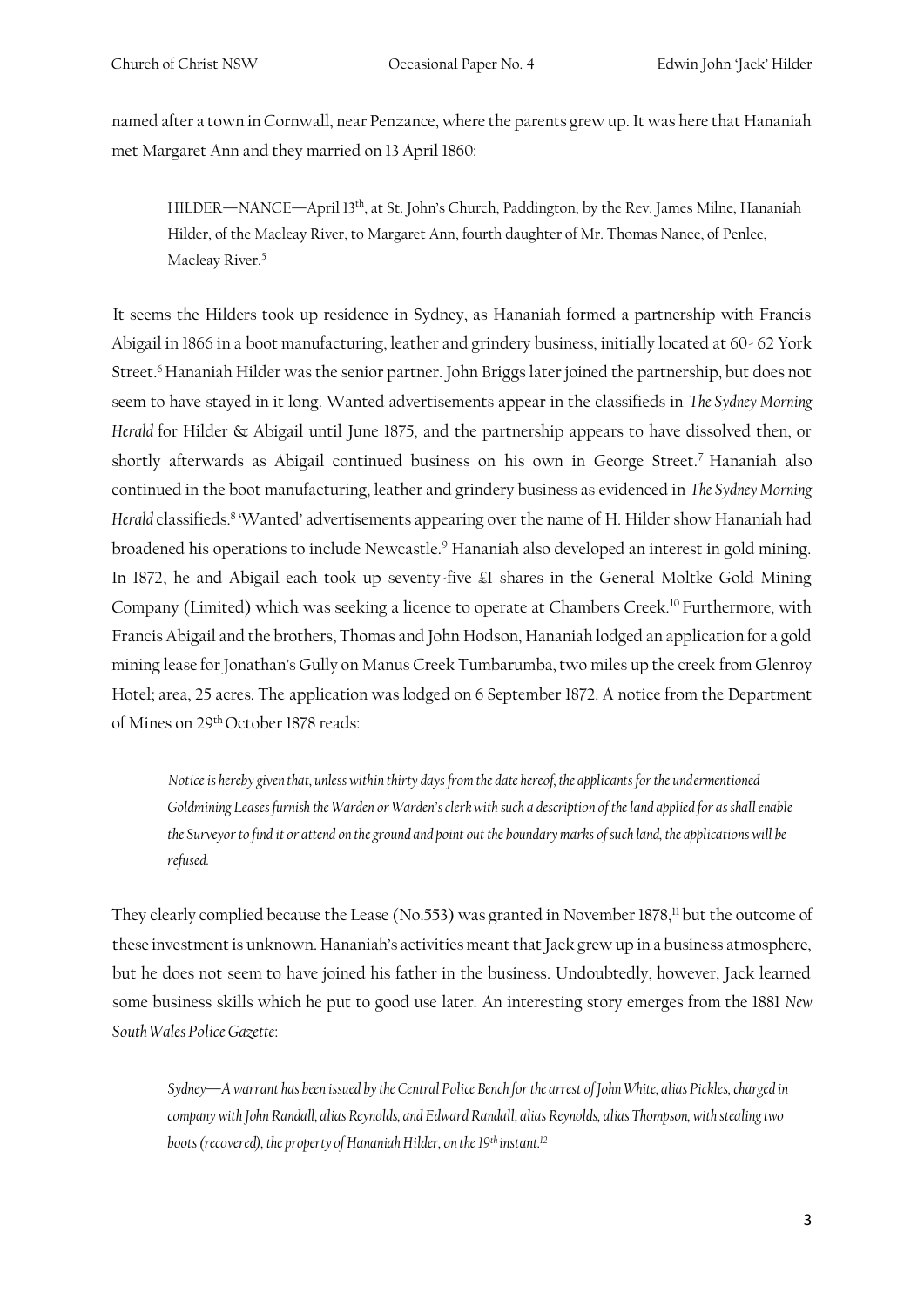White was arrested and sentenced to one month's imprisonment. White's accomplices were given six months and three months respectively. This may indicate something of the economic conditions in Sydney at the time. The young Jack was enrolled in the Queen's School Darlinghurst, where he took the Junior Public Examinations in October 1884, obtaining a Grade I in each of history, geography and geology, and a Grade II in physics.<sup>13</sup> He followed this up by studying at the Technical College in Sydney (1885-1886) taking physics, sound, light, heat, and practical electricity. What Jack intended to do with this is unknown, because he became an accountant.<sup>14</sup> In his late teens and early twenties, Jack engaged in a variety of sporting activities. The sports results in the *Sydney Morning Herald* for 1888 and 1889 show he had taken to cycling. Jack joined the Sydney Bicycle Club and entered races held by the different associations, usually in the One Hundred- and Fifty-Yards Flat Race Handicap. As a member of the Eastern Suburbs Amateur Athletics Club, he participated in Saturday events and on 28 September 1989, he ran in the 150 yards handicap (off 13 yards) and the 200 yards Grand Handicap.<sup>15</sup> His placings indicate that he was proficient, but not a champion. The Roll Book of the Enmore Church indicates that Jack was living in Rockdale when he married Ellen Jane Hodgson (1831-1933) at St. Peters in 1897, the year in which Jack's mother died. After their marriage they took up residence in Newtown.<sup>16</sup> Jack and Ellen had two children, Eric Reginald (1900-1983) and Minnie Ruth (1904-2000).

#### **The Local Church**

Jack's early church affiliation is a mystery. The membership roll of the Elizabeth Street Church indicates that a Mrs. Hilder, no initial or first name, was baptised there by J. W. Shepherd on August 30, 1891<sup>17</sup>. Moreover, Jack's wife, Ellen, had been a member of the Sydney Church, having been baptised there by F.W. Troy. She transferred her membership to Enmore on 28 November 1889. One might consider that Jack had his church roots in the Elizabeth Street Church. However, a Sister H. Hilder was baptised at Enmore on 3 February 1895, so it is more likely that his religious roots are to be found at Enmore. Jack was baptised at Enmore by G.T. Walden on 18 February 1899 and was received into the membership of the church on the following Sunday. Thus began his long and fruitful association with the Churches of Christ, and the Enmore and Marrickville churches. It also began a close friendship between Jack and G.T. Walden that was to last until Walden's death in 1939.

When James Kingsbury resigned the secretaryship of the Enmore Church on his appointment to the Adelaide branch of the AMP Society, Jack became the acting secretary of the church. It was June 1900, barely eighteen months after his admission to membership. This is interesting, since the prior history of that church indicates great care was taken in the appointment of men to office. It seems to indicate that Jack's Christian character and administrative ability was known to those who appointed him. Since the Bardsley's, for whom he most likely worked, were members of the Enmore Church, it is reasonable to assume they were the motivating force behind Jack's appointment.<sup>18</sup> In the December he was appointed the full secretary of the church, a position which he held continuously until his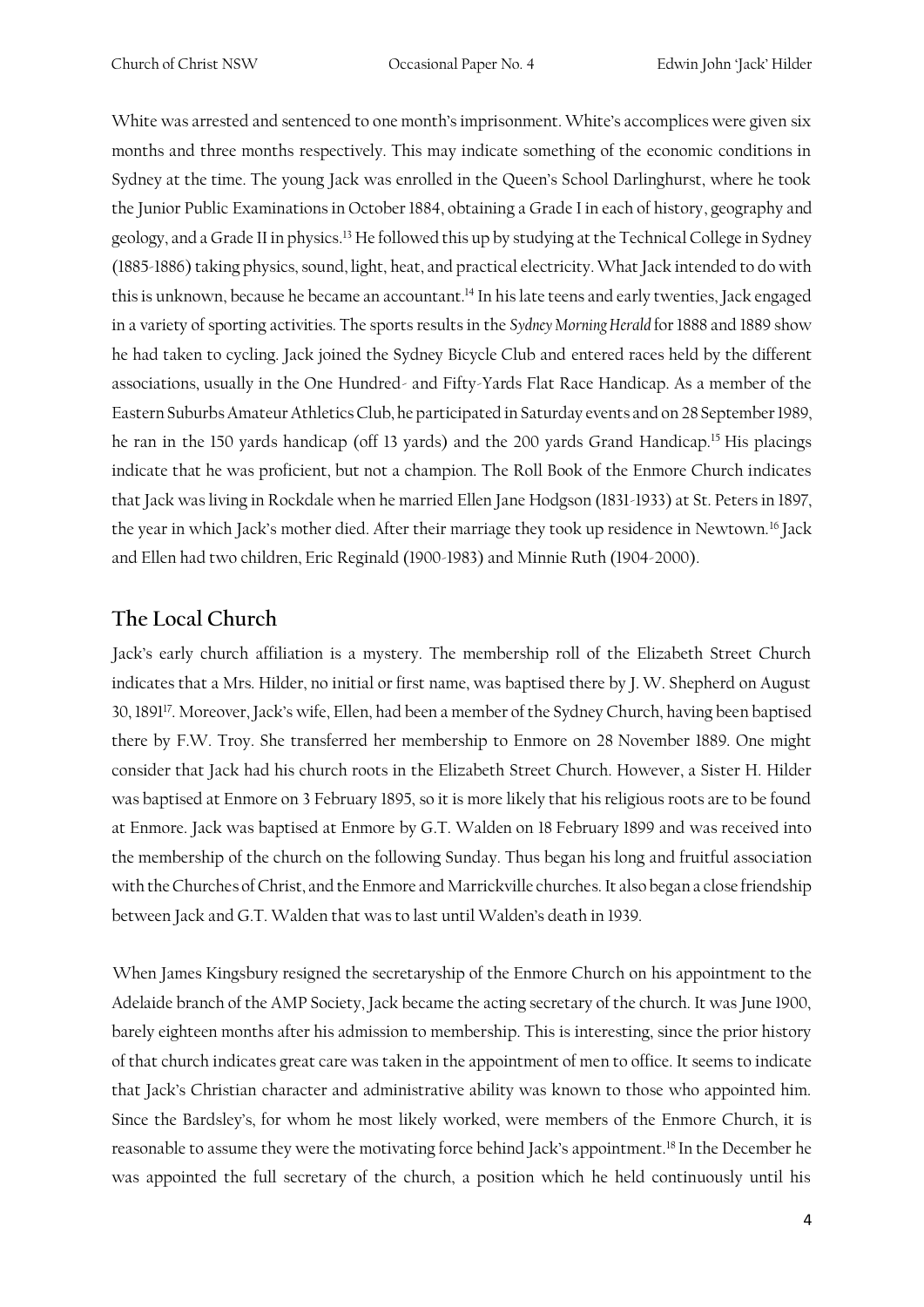resignation in September 1935. In 1901, Jack was made a deacon and gave the church thirty-five years of devoted and impeccable service.

Walden notes that Jack presided at the Lord's Table for over twenty-five years. While in office, Jack was secretary to many special committees for various purposes. On one occasion he was acting treasurer, was one of the trustees for the manse and treasurer of the Manse Fund since its purchase.<sup>19</sup> He was also one of the original trustees of the Marrickville property.<sup>20</sup> Jack's minutes and record keeping are superb, his correspondence is filed in appropriately dated 'in' and 'out' folders and through his skills, one can easily trace the history of the Enmore Church from the church records. For the celebration of the 80th anniversary of Enmore Church, Jack prepared a lantern lecture on its history, resolving through his research, several matters that had been in doubt. For the state jubilee of NSW, he prepared a lantern lecture for the 1935 State conference on the fifty years of State 'brotherhood' work. Jack's dedication to the Enmore church was such that when he lived in Fletcher Street Marrickville, a short five-minute walk from the Marrickville Church, and in Gower Street Hurlstone Park, he continued to worship and work at Enmore. When Jack resigned the Enmore secretaryship, it was because he was retiring from his working life and transferring his membership to the Marrickville church. Indifferent health meant his time at Marrickville was short, just over two years. Yet he entered fully into the life of that church. Within three months of taking up membership on 8December 1935 he was elected to the Board of Officers.<sup>21</sup> He went straight on to presiding at the Lord's Table, as Service Plans show, and shared in the ministry of taking communion to the shut-ins. At the mission conducted by T.H. Scambler in May 1937, Jack was the prayer convenor.<sup>22</sup> His ironic spirit is seen in a particular communion talk given on 10 January 1937 aimed at healing a rift between the current minister and a member of long standing in the church. It is entitled "Friend, Wherefore Art Thou Come?" A summary was published in the *Marrickville Monthly Budget* and the editor of the church news concluded by saying "The foregoing summary of Bro. E.J. Hilder's remarks at the Lord's Table will be helpful to others besides those who heard them, and so we pass them on."

Jack was a generous man. On Mother's Day morning in 1938, a beautiful pulpit Bible, graciously given to the church by him was used for the first time. This was most appropriate as the Bible was given to Jack by his mother: a very fine gesture, and greatly appreciated.<sup>23</sup> His time at Marrickville came to an end in December 1937 when illness required him to move to Kenmore, near Goulburn, to live with his son, his wife having died in 1933. Yet he kept touch with the Marrickville church. When the *Marrickville Monthly Budget* was replaced by the *Good News,* a member sent him a copy.

His reply was typical: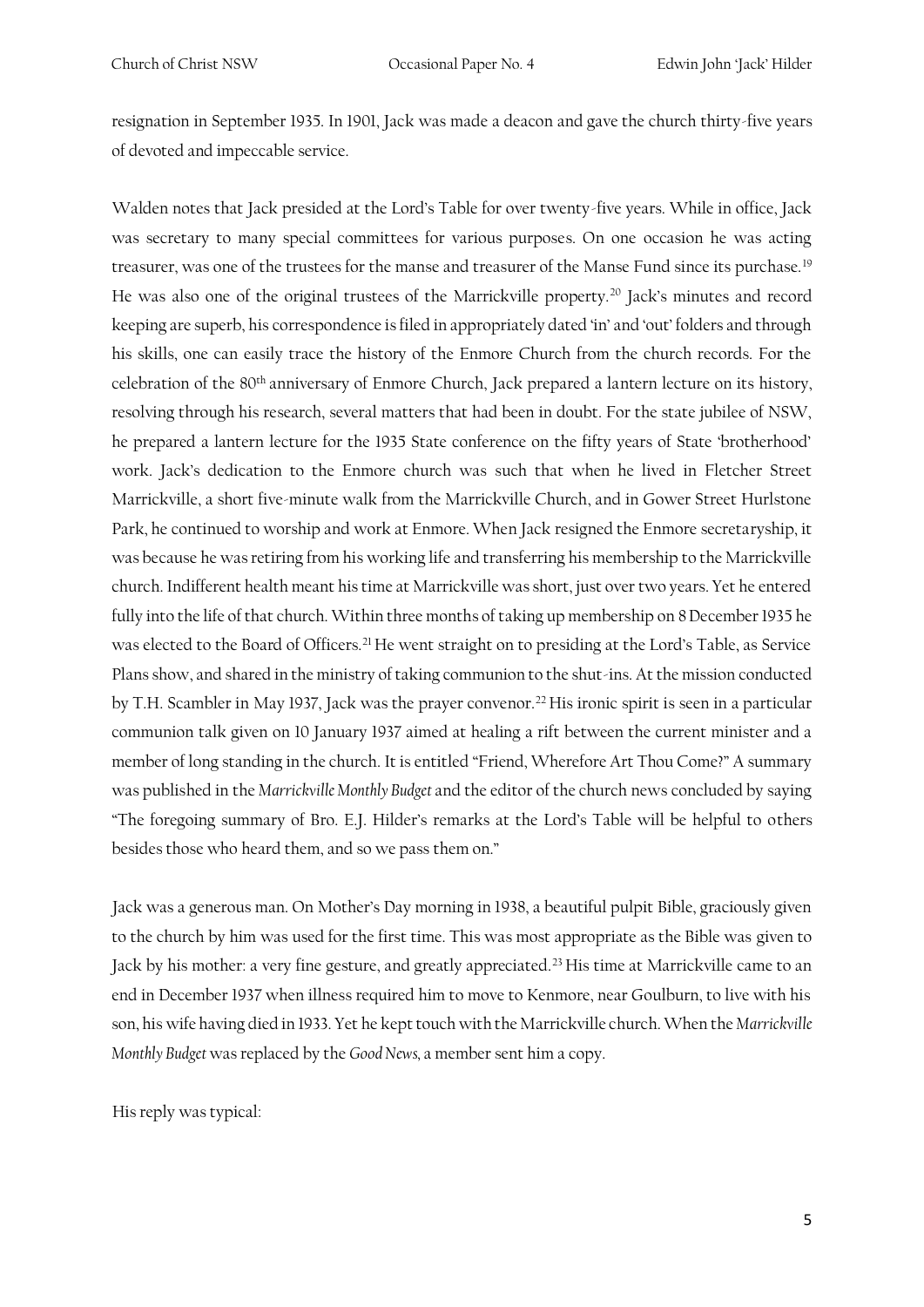*"...which I have read with interest. Congratulations on its appearance and get up, and for the fact that it has no advertisements. What a remarkable answer to prayer is that mentioned in the first issue! Yet how many people worry themselves miserable and into early graves. Express my greetings to all the friends and assure them of my prayers."*

On Jack's return to Sydney, he went to live with his sister at Wahroonga and attended the Hornsby Church, but he made frequent visits to Marrickville over the next ten years, maintaining a keen interest in the life of that church.

#### **The Brotherhood**

On 11 May 1885, at the instigation of the officers of the Newtown Church, a meeting of the five metropolitan churches took place. Its purpose was to discuss the advisability of holding an annual conference. The suggestion received unanimous approval so several meeting were held to frame a constitution and elect the first officers,<sup>24</sup> who were referred to as the Conference Committee. The Conference Committee had an executive made up of the President, Vice President, Secretary and Treasurer. Jack's work in the wider Churches of Christ family, called the 'brotherhood' in his time, was highly significant and may be categorised as general and committee work.

In carrying out his many duties as a member of multifarious conference organisations, Walden said of Jack; "he gave much time, great ability, and endeared himself to his associates in the work by his ability, gentility and Christlikeness." Jack's work in General Conference spanned 39 years. Early Conference records are sparse, but they show him as a scrutineer for the election of officers at the 1900 Conference. At that time, he had been a member of Churches of Christ for just 18 months. He was also member of the Conference Committee continuously from 1911-1923 and again from 1928-1938. During the latter period, Jack served as both Assistant Secretary (1928-1929) and Secretary (1930-1931). A lovely quirk of Jack being Conference Secretary and Enmore Secretary was that he had to write to himself – to get around the incongruity of this, he always addressed the letters 'Dear Secretary.' Jack's General Conference activities saw him on several important sub-committees. He had a role in advising on the establishment of the Church Extension Building Fund (1913). In 1922, he chaired the sub-committee responsible for revising the Constitution (the other members being W.H. Hall and F.J. Sivyer). In the years 1926 to 1928, Jack was part of a working party investigating the establishment of a central building for the movement. In 1938, he convened the Finance Investigative Committee.

In all this, Jack combined his working life and role as secretary of Enmore Church and was additionally involved in the normal committee structure of Conference. Jack appears as auditor for the Literature Committee in 1911 and the Temperance Committee in 1919. For sixteen years from 1922, he was Secretary to the Committee known at various stages as the Reference and Credentials Committee, the Credentials Committee and finally, the Advisory Board. He also served on the Home Missions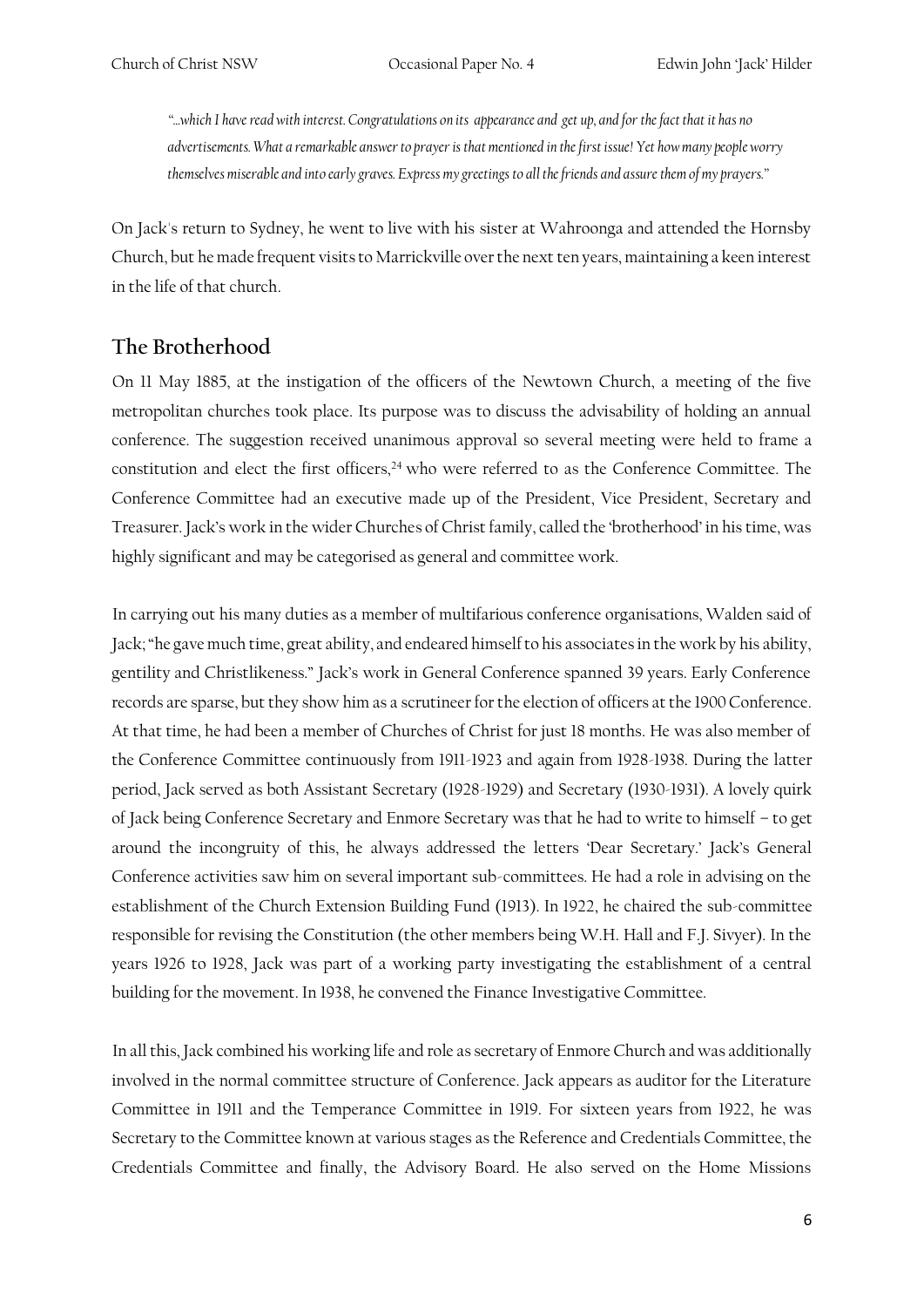Committee (1924-1935). Jack's role on the Advisory Board saw some important changes. For example, he reported to the 1931 Conference that *The Committee is suggesting that it might be relieved of the duty of arranging for preachers to be registered to celebrate marriages, and that this is more a matter for the Conference Executive ...<sup>25</sup>*The suggestion was adopted, and it has been the case ever since. There was some disquiet about the change of name from Credentials Committee to Advisory Board, hence the explanation in the 1936 *Conference Handbook* in which Jack clarified:

*For many years the Conference has appointed a Reference and Credentials Committee, but at the last revision of the constitution, it was decided to fall in line with the procedure in the other States and adopt the name of Advisory Board, the number being enlarged to seven members.* 

This was necessary for the Conference Executive had required the committee to investigate and report on three controversial issues.<sup>26</sup> When the Centennial Commemoration Conference<sup>27</sup> was held in Sydney in 1909 Jack was a member of the planning committee along with G.T. Walden, A.E. Illingworth, T.W. Smith, S.G. Griffiths, T. Hagger and J. Stimson. These were leading evangelists and laymen of the young NSW conference. In the end, Jack became responsible for platform supply with Thomas Hagger and A.E. Illingworth; was one of the servers at communion with C.J. Lea, W.D. Lang, A.W. Shearston, A. Price and W.W. Macindoe; and was timekeeper. Due to poor health, Jack was finally compelled to retire from both business and church activities at the beginning of 1938. He was accorded an official farewell held in the Marrickville Church at which the luminaries of Churches of Christ in NSW spoke.<sup>28</sup>

#### **Historian and Statistician**

G.T. Walden sums up Jack's role as historian:

*Bro. Hilder is also editor for the New South Wales portion of the Australian church history and is regarded as the historian of Primitive Christianity in New South Wales. His library of data and photographs of the property and the workers in N.S. Wales since the beginning of our work in N.S.W. will be an invaluable asset to our future historians. His work in amassing this data has necessitated months, perhaps even years, of searching among English, American and Australian books, magazines, pamphlets and private correspondence of brethren. All future historians of our N.S. Wales church history must build on the foundation so well and truly laid by Bro. Hilder. He is vade mecum of the history of the Churches of Christ in N.S.W.* 

This sentiment is supported by a statement in the *Christian Messenger<sup>29</sup>*which quotes figures collected by Jack. It adds the rider that he was "for many years so prominent in our NSW Conference activities."<sup>30</sup> Jack wrote to W.J. Crossman, the Conference Secretary in August 1939 saying that he had been "fairly revelling in figures lately, in a desire to demonstrate from past records that the Brotherhood is not progressing as it should." The letter was accompanied by five pages of statistical analysis of additions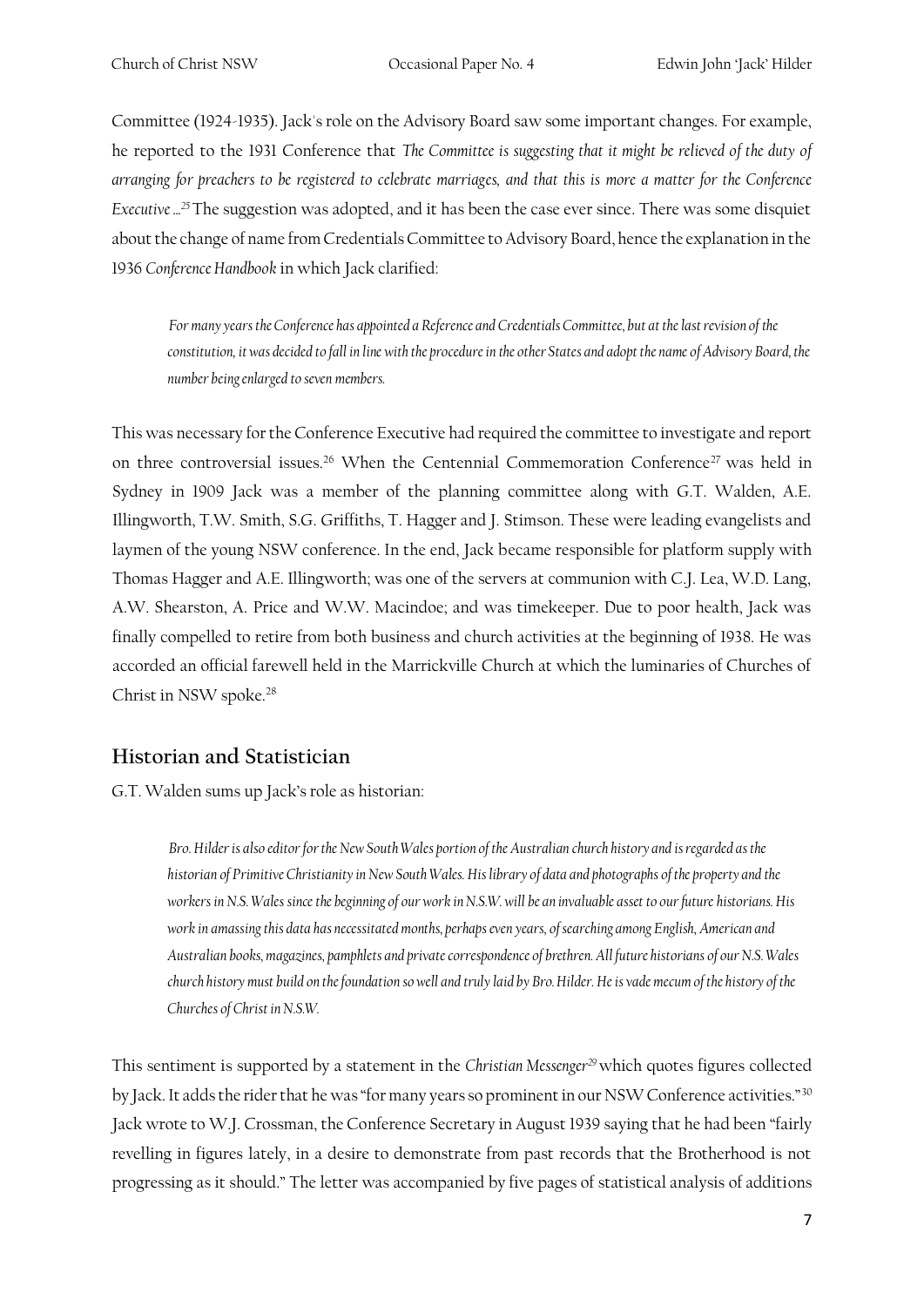and losses for the 62 years of Conference records. Jack's analysis is penetrating and unsentimental. However, he concludes by saying "our consideration need not be tinged with pessimism all the time however, as there is a cheerful side." He then goes on to outline what that is. Jack wrote several significant papers, and one entitled "The Executive side of the Church," was really a manual for church secretaries. "Efficiency in Service", starts out: *There is no question that the first great need of the Church of our generation*  is a spiritual overhauling, not a church programme renewal but a genuine Christian renewal. In that paper, Jack further argued for consecrated efficiency and an evangelist emphasis. A third paper, "Thinking with Figures," is essentially about home missions work. When the Marrickville Church celebrated it Golden Anniversary in 1942, Jack sent the then minister, P.E. Thomas, a history of the church together with some statistical analysis. He asked to be excused for the handwriting (it was small and spidery), as his trusty old typewriter had broken down.

#### **An Assessment**

As the dates of some of his pieces of writing show, Jack always maintained an interest in the work of the movement he so dearly loved. He kept an active mind to the end. Edwin John ('Jack') Hilder died aged 82 on November 9, 1949. His funeral was conducted by the college student at the Hornsby Church, now Principal Air Chaplain Geoff Crossman, rtd., who felt inadequate to give the eulogy. Instead, three were given by W.J. Crossman, P.E. Thomas and I.A. Paternoster. As the Australian Christian reported, these men '... paid eloquent testimony to Mr Hilder's long record of faithful service.' Geoff Crossman remembers Jack as a kindly gracious old man. The writer of this piece remembers him in the same way.<sup>31</sup> However, we should let Jack's dear friend G.T. Walden have the final say:

*In carrying out the many duties of a member of these multifarious and conference organisations he has given much time, great ability, and has endeared himself to his associates in the work by his ability, geniality and Christlikeness … Jack Hilder is a modest and retiring man... He is one 'who does good by stealth and blushes to find it known.*

Jack was truly a gracious, godly man and indeed a 'good and faithful servant:' adjectives applicable to his character and his capacity. Churches of Christ NSW were blessed by his life and ministry.